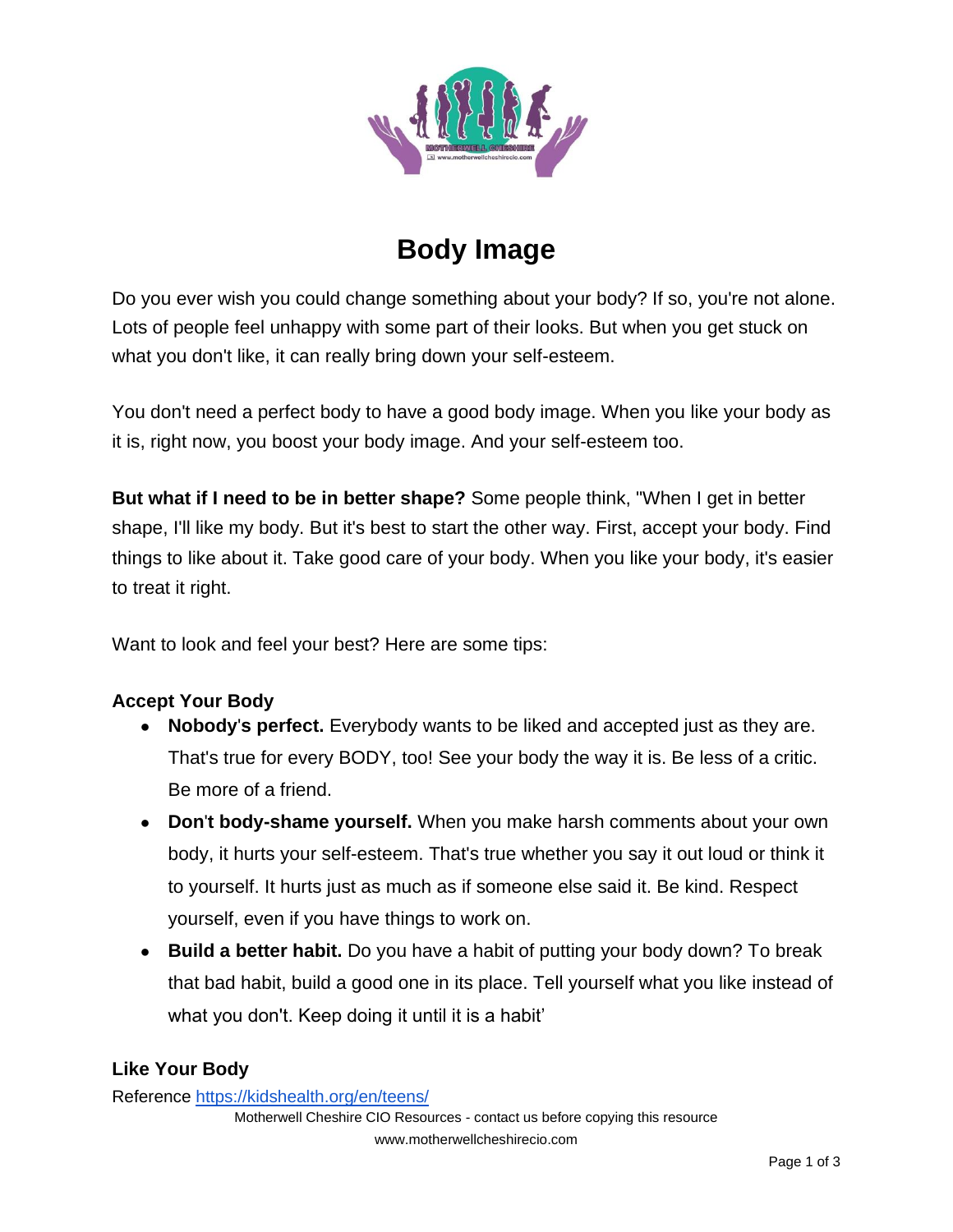

- **Find things to like about your looks.** Maybe you like your hair, face, or hands. What about your shape, shoulders, or legs? Your eyes or your smile? Tell yourself what you like and why. If you get stuck, think of what your good friends like about how you look. Accept those things. Know that there's lots to like about you. Let yourself feel good.
- **Focus on what your body can DO.** There's more to your body than your looks. When you play a sport, walk, run, dance, swim — that's your body in action. Your body is there for you when you stretch, reach, climb, or jump for joy. When you carry things, build things, or give someone a hug. Be amazed. Be thankful.
- **Be aware of your body.** Don't ignore your body as you go through the day. Learn to breathe slowly and calmly as you move and stretch. Learn to tell when your body needs food or rest. Enjoy the way your body feels when you walk, run, and play.

## **Take Care of Your Body**

- **Eat healthy foods.** Learn what foods are good for you, and how much is the right amount. Take your time when you eat. Really taste your food. Enjoy it. Eating right helps you look your best. It gives you the energy you need. And it boosts your body image. When you treat your body right, you feel good about yourself.
- **Get good sleep.** Learn how much sleep you need for your age. Get to bed on time. Turn off screens hours before bedtime so you can sleep well.
- **Be active every day.** Your body needs to move to be strong, fit, and healthy. You can be active by playing a sport. You can run, walk, work out, do yoga, swim, or dance. Pick activities you like. Enjoy the fun you can have.
- **Keep to a healthy weight.** Being a healthy weight is good for you. And it helps you feel good about your body. But don't try to diet on your own. Always talk to

Reference<https://kidshealth.org/en/teens/>